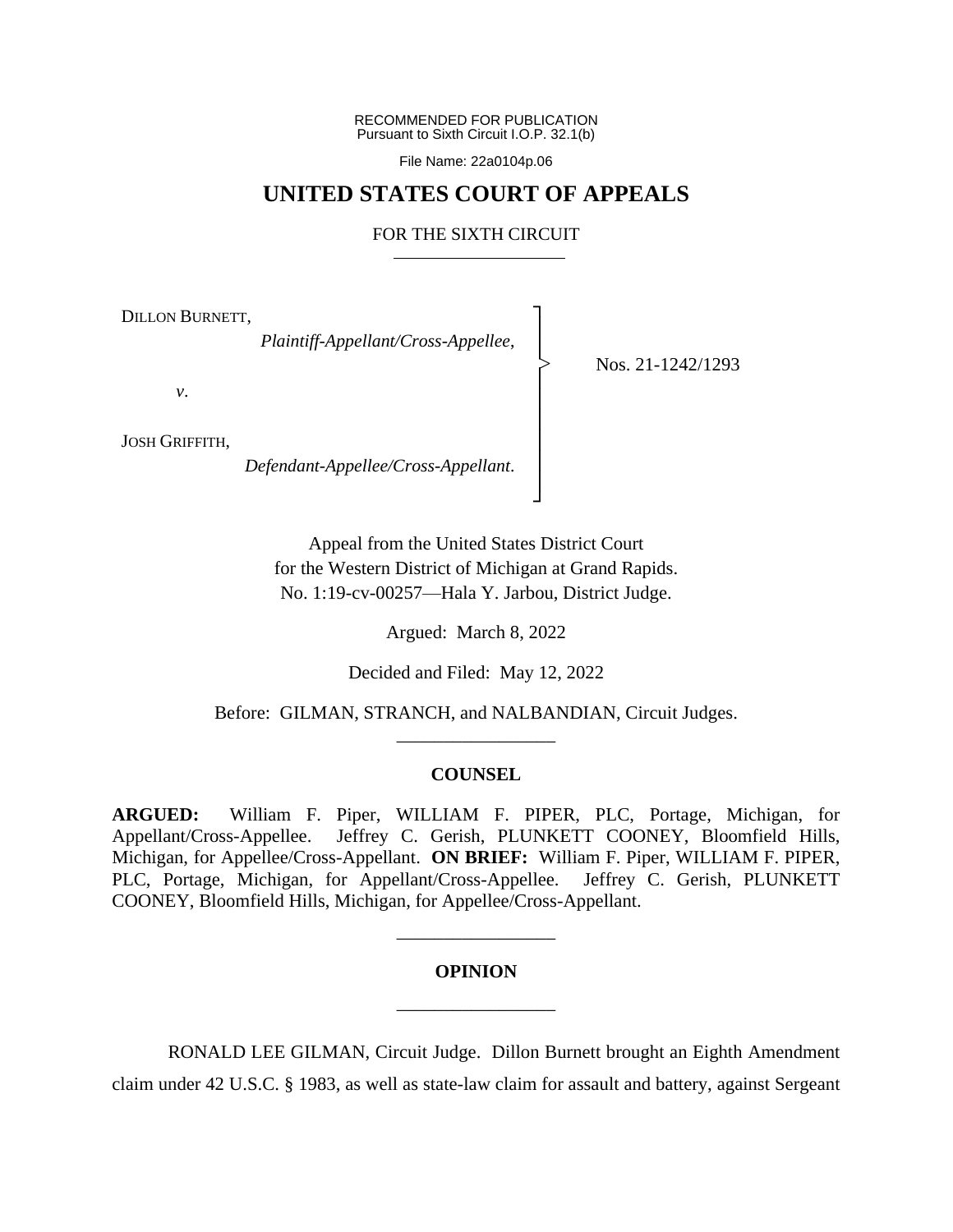Josh Griffith, a Van Buren County corrections officer. The claim is based on Sergeant Griffith's alleged use of excessive force while Burnett was in custody at the Van Buren County Jail.

The district court granted Sergeant Griffith's motion for summary judgment. It concluded that, although the evidence could allow a reasonable jury to find that Sergeant Griffith had used excessive force in bringing Burnett under control, the sergeant was nevertheless entitled to qualified immunity because he did not have fair warning that his actions were unconstitutional. For the reasons set forth below, we **AFFIRM** the judgment of the district court.

## **I. BACKGROUND**

#### **A. Factual background**

Burnett was arrested and charged with a failure to appear for a work-detail program, in violation of a guilty-plea sentencing condition related to a separate charge. He was held in custody at the Van Buren County Jail in Van Buren County, Michigan, where Sergeant Griffith was on duty as the booking officer.

At Burnett's arraignment hearing, his behavior was erratic enough for the district court to hold Burnett in contempt of court and sentence him to jail. After his arraignment hearing, Burnett was handcuffed to a bench in the booking area. Burnett unscrewed the bolt that he was handcuffed to and pulled his arms out from behind his back. Another officer alerted Sergeant Griffith, who resecured Burnett to the bench. Burnett then requested to speak with a mentalhealth representative, who later advised Sergeant Griffith that Burnett should be placed on suicide watch. Sergeant Griffith and another corrections officer, Paul Tessar, then took Burnett to a separate room where they placed him in an anti-suicide gown.

After Burnett put on the gown, Sergeant Griffith and Officer Tessar informed him that they would be escorting him to a cell for suicide watch. The use-of-force incident occurred during this escort and was caught on video. Officer Tessar enters the video frame first. He walks at a normal pace with paperwork in hand. Ann Niemi, a mental-health staffer, is also present, standing behind a filing cabinet at the bottom of the video frame. Before proceeding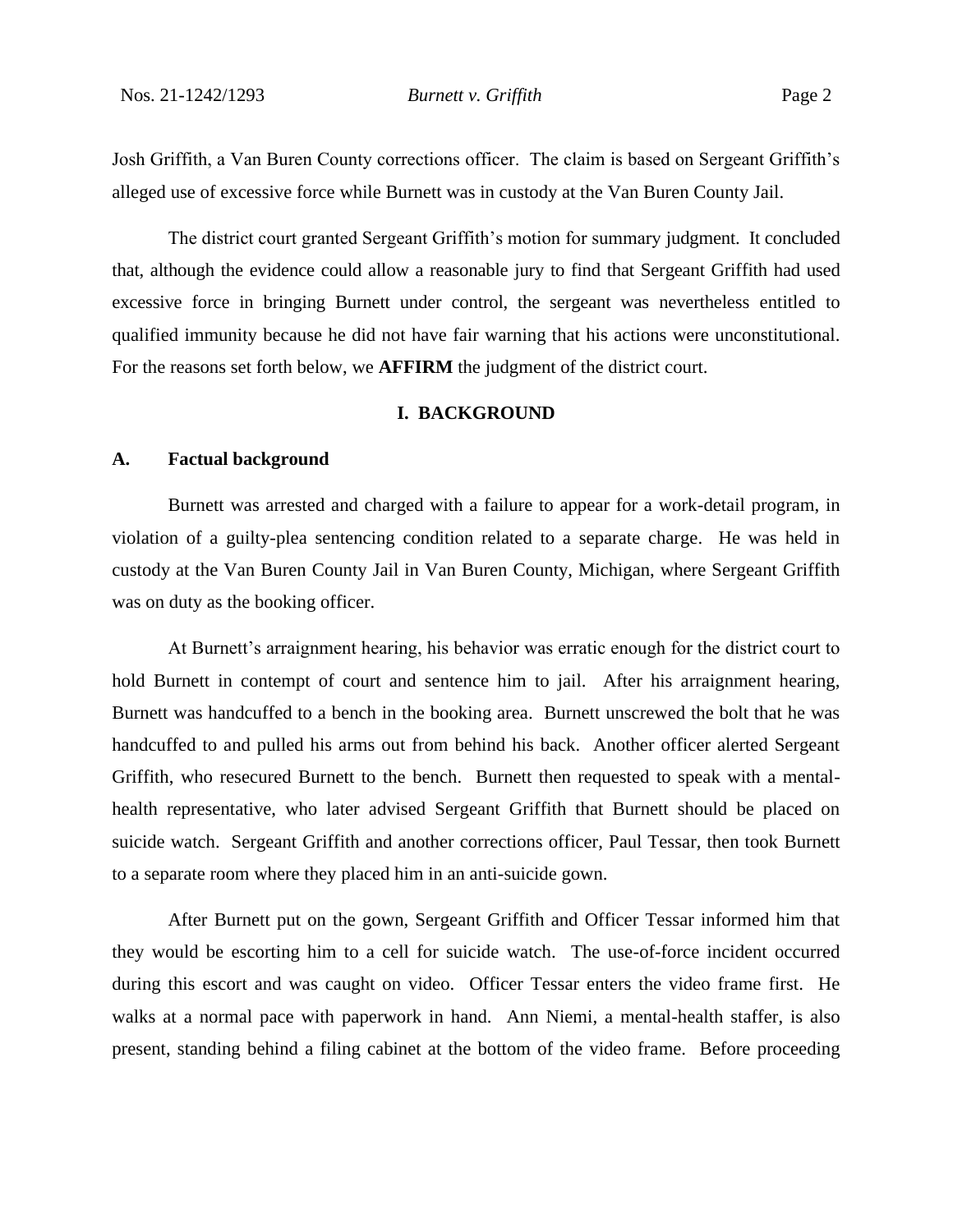toward the room's exit door, Officer Tessar briefly pauses to assemble the paperwork and checks over his shoulder, likely looking toward Sergeant Griffith and Burnett.

Burnett and Sergeant Griffith enter the video frame a second or two later. Sergeant Griffith is seen holding on to Burnett's arms, which are handcuffed behind his back, directing Burnett toward the exit door. As Burnett and Sergeant Griffith move past a holding bench shown in the top right of the video frame, Burnett pivots his body away from Sergeant Griffith and toward the bench. Burnett continues to move his body forward in an attempt to break away from Sergeant Griffith. In response, Sergeant Griffith maintains his hold on Burnett's arms and tries to pull Burnett backward. Burnett, however, continues to push his body forward and away from Sergeant Griffith. At this point, Officer Tessar becomes aware of Burnett's movements and starts to move toward Sergeant Griffith and Burnett. Simultaneously, Sergeant Griffith propels Burnett backwards, shifting Burnett to the left so that he appears to face the floor, and takes Burnett down to the floor with significant force. Sergeant Griffith does not recall whether he gave any verbal warning before he took Burnett down, although he acknowledges that he did not first seek any assistance from Officer Tessar.

After taking Burnett down, Sergeant Griffith kneels over Burnett in an effort to control him. Burnett continues moving his arms and legs. Officer Tessar joins Sergeant Griffith in a kneeling position to assist with holding Burnett in place. Burnett claims that he temporarily lost consciousness. When he regained consciousness, Burnett recalls lying face down on the floor with several people standing around him.

Sergeant Griffith called for assistance on the jail radio when he noticed that Burnett had a laceration on his head and was bleeding. Other officers arrived on the scene, where they tended to Burnett's head with paper towels and gauze. About four minutes later, a nurse arrived to assess Burnett and clean his head injury. Her report reflects a laceration on Burnett's forehead. She referred him to the Lake View Hospital Emergency Department for further evaluation. Officers later assisted Burnett to a standing position for transport to the hospital.

According to his medical records, Burnett reported moderate pain in the left-frontal part of his head as well as radiating pain behind his left ear. Sergeant Griffith's Use of Force Report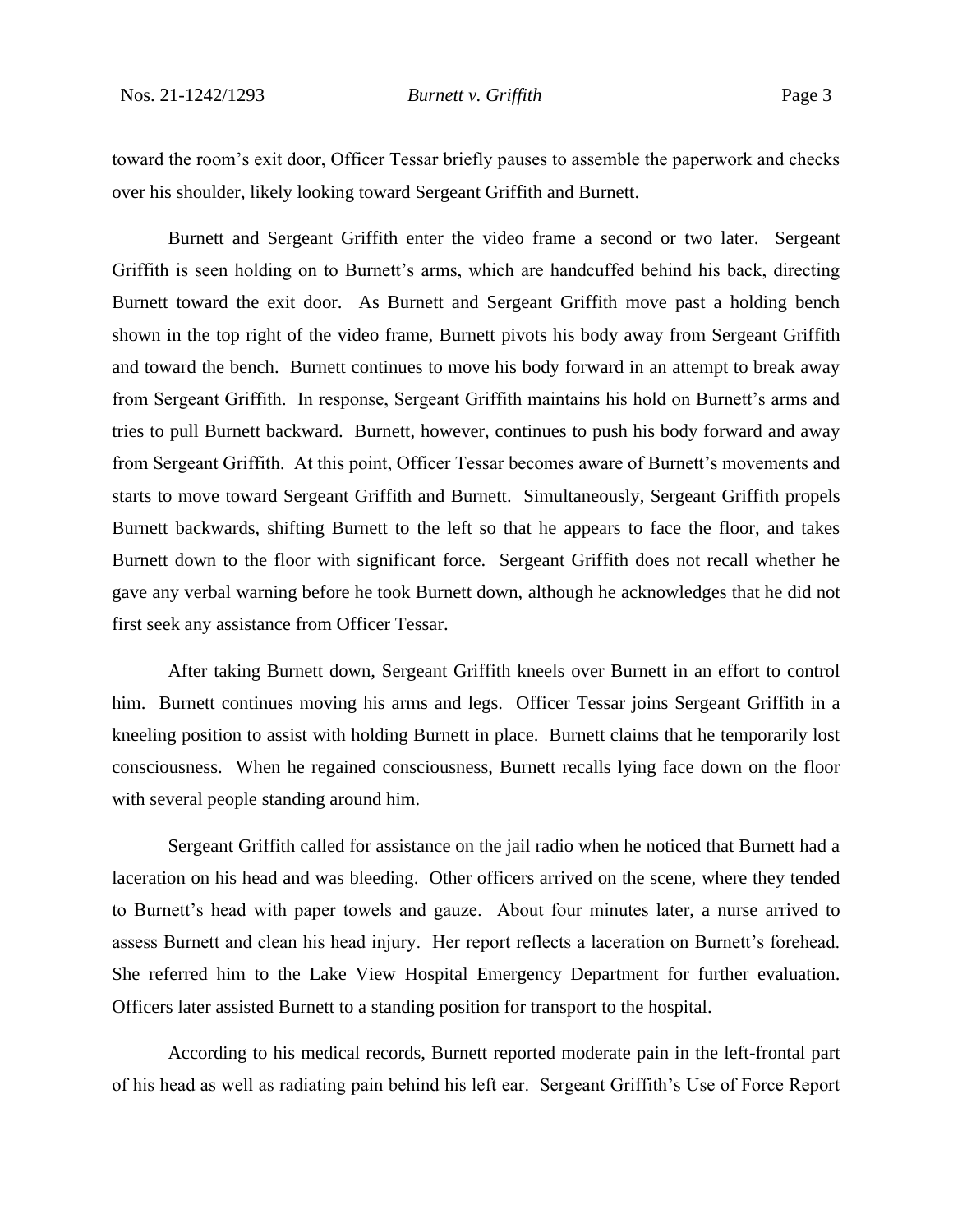noted that Burnett told Sergeant Griffith that his head and neck hurt and that he was experiencing facial numbness. At the hospital, Burnett received three stitches to close the laceration on his forehead, which was one centimeter in length and two millimeters in depth. Burnett was discharged in good condition, returned to the jail, and placed on suicide watch. Since the incident, Burnett claims that he suffers from post-traumatic stress disorder, severe migraines that occur a couple of times per month, lower back pain, and possible changes in his personality.

## **B. Procedural background**

Sergeant Griffith moved for summary judgment, seeking to dismiss all of Burnett's claims based on the defense of qualified immunity. The motion was referred to a magistrate judge. In her first Report and Recommendation (R&R), the magistrate judge recommended that the district court grant Sergeant Griffith's motion in its entirety. Although the R&R concluded that Burnett satisfied the objective component of an Eighth Amendment claim based on his injuries and pain, the magistrate judge concluded that Burnett did not submit any "evidence that Griffith maliciously and sadistically intended to inflict pain on Burnett," which is necessary to satisfy the subjective component of Burnett's Eighth Amendment and state-law claims.

Burnett timely objected to the magistrate judge's R&R. Agreeing with Burnett's objection that the R&R erred in holding that the record contained no evidence that Sergeant Griffith had maliciously and sadistically intended to harm him, the district court rejected the magistrate judge's conclusion. The court determined that, viewing the footage of the incident in question in the light most favorable to Burnett, "a reasonable jury . . . could infer that Griffith acted with the requisite intent" necessary to sustain Burnett's claims. Because the magistrate judge had not addressed all aspects of the qualified-immunity defense, the court then remanded the case for further consideration.

In a supplemental R&R, the magistrate judge recommended that the district court conclude that Sergeant Griffith was not entitled to qualified immunity as a matter of law. The supplemental R&R addressed only the issue of whether a reasonable officer in Sergeant Griffith's shoes would have been on notice that his actions violated Burnett's clearly established Eighth Amendment right to be free from the use of excessive force. Based on this court's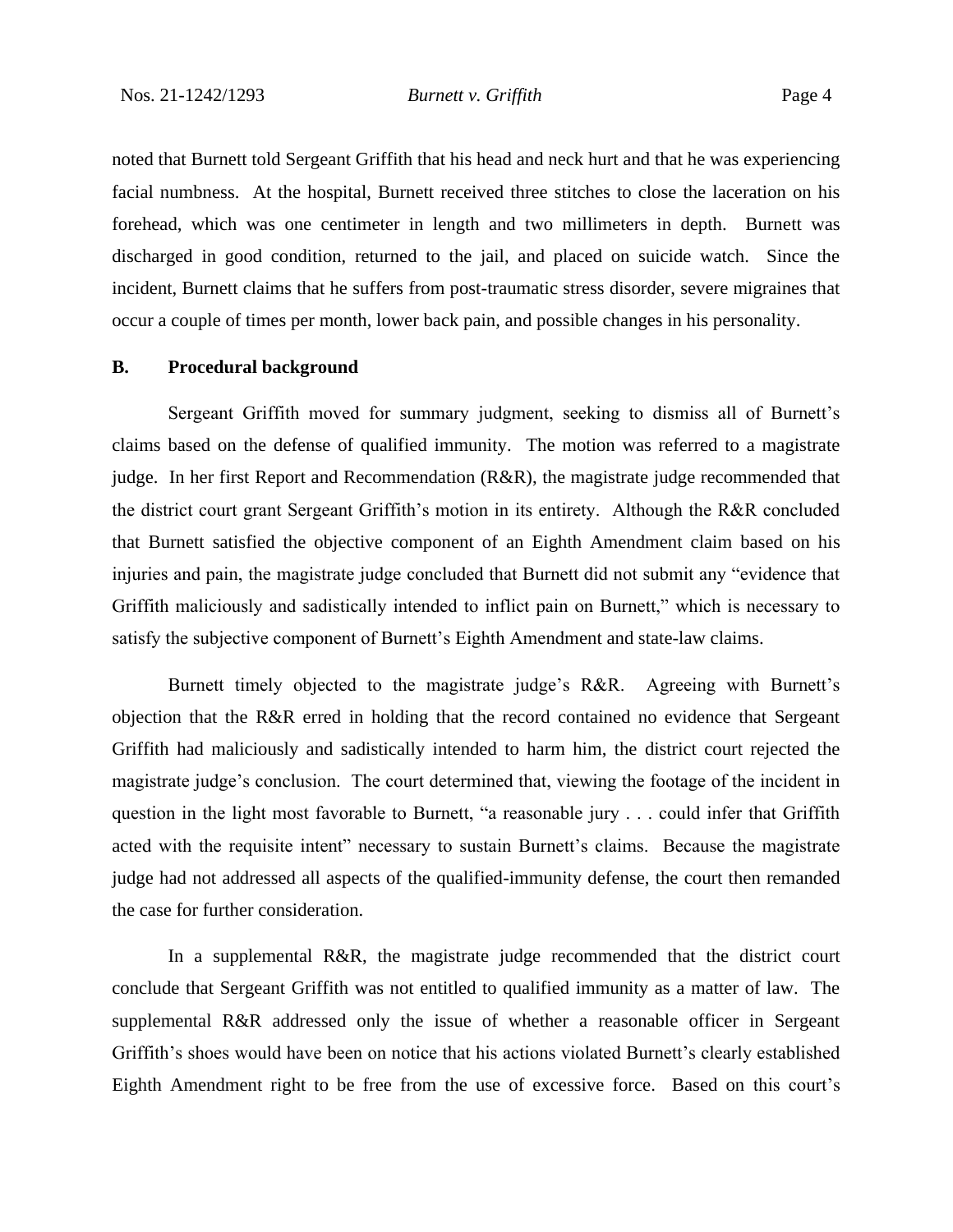decision in *Cordell v. McKinney*, 759 F.3d 573 (6th Cir. 2014), the magistrate judge reasoned that an officer has "fair and clear warning that throwing or slamming a handcuffed prisoner headfirst to the ground, particularly when other options were available to moderate the amount of force used, was an unreasonable method of regaining control over a prisoner."

Once again the district court rejected the R&R, concluding that Sergeant Griffith was entitled to qualified immunity because he was not on fair warning that his actions violated Burnett's rights under the Eighth Amendment. The court concluded that "the facts in *Cordell* are too dissimilar to the facts in this case to conclude that Sergeant Griffith violated a clearly established right." Accordingly, the court granted Sergeant Griffith's motion for summary judgment and dismissed Burnett's Eighth Amendment claim on qualified-immunity grounds. The court then declined to exercise supplemental jurisdiction over Burnett's state-law claim for assault and battery against Sergeant Griffith.

Burnett appeals the district court's judgment that Burnett had not satisfied the "clearly established" prong necessary to overcome Sergeant Griffith's qualified-immunity defense. And Sergeant Griffith cross-appeals the court's first and second orders to the extent that they concluded that a reasonable jury could find that Sergeant Griffith acted with the malicious intent to harm Burnett.

#### **II. ANALYSIS**

## **A. Whether Sergeant Griffith is entitled to qualified immunity as a matter of law**

Qualified immunity shields government officials from civil-damages liability for violations of "clearly established statutory or constitutional rights." *Harlow v. Fitzgerald*, 457 U.S. 800, 818 (1982). The Supreme Court has articulated a two-prong test to determine whether an official is entitled to qualified immunity: The first prong questions whether the facts, "taken in the light most favorable to the party asserting the injury, . . . show that the officer's conduct violated a constitutional right." *Jones v. Clark County*, 959 F.3d 748, 766 (6th Cir. 2020) (internal quotation marks omitted) (quoting *Silberstein v. City of Dayton*, 440 F.3d 306, 311 (6th Cir. 2006)). And the second prong determines "whether the right is clearly established." *Id*. District courts and courts of appeals have discretion "in deciding which of the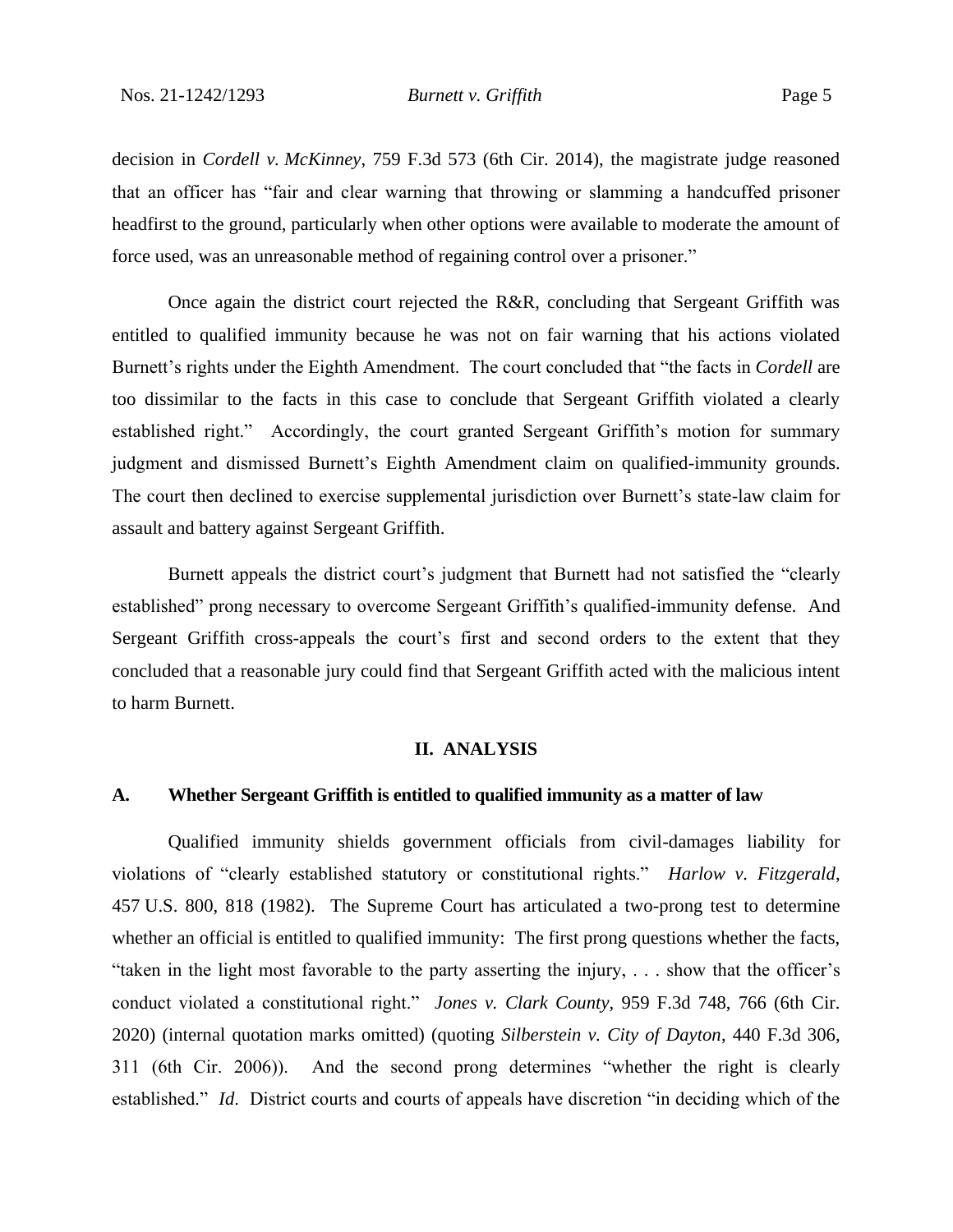two prongs of the qualified immunity analysis should be addressed first in light of the circumstances in the particular case at hand." *Pearson v. Callahan*, 555 U.S. 223, 236 (2009). Here, we focus on the second prong.

This court "reviews a grant of summary judgment on the basis of qualified immunity *de novo*." *Jones*, 959 F.3d at 765 (citing *Flint ex rel. Flint v. Ky. Dep't of Corr.*, 270 F.3d 340, 346 (6th Cir. 2001)). "If the law did not put the officer on notice that his conduct would be clearly unlawful, summary judgment based on qualified immunity is appropriate." *Saucier v. Katz*, 533 U.S. 194, 202 (2001).

In the present case, even if we were to conclude that a reasonable jury could find that Sergeant Griffith violated Burnett's Eighth Amendment right to be free from the use of excessive force, we would still need to determine whether the state of the law, at the time of Sergeant Griffith's conduct, was sufficiently clear to a "reasonable official in the defendant's shoes" that he "would have understood that he was violating [the right in question]." *Plumhoff v. Rickard*, 572 U.S. 765, 779 (2014); *see also Cordell v. McKinney*, 759 F.3d 573, 587 (6th Cir. 2014) (concluding that, although a "reasonable jury could find that Deputy McKinney violated Cordell's Eighth Amendment rights," the court must also analyze whether "those Eighth Amendment rights [were] clearly established as of [the date of the use-of-force incident]"). Because we ultimately conclude that Sergeant Griffith did not have fair warning that his specific conduct violated Burnett's Eighth Amendment right to be free from the use of excessive force, the circumstances of this case warrant addressing the "clearly established prong" first and obviate the need to address whether Sergeant Griffith in fact violated Burnett's rights under the Eighth Amendment.

The relevant inquiry is thus whether Sergeant Griffith had fair warning that propelling a handcuffed prisoner to the floor, in response to the prisoner's attempt to break free, was "an unreasonable method of regaining control of a prisoner in a [room] occupied only by other jail officials." *Cordell*, 759 F.3d at 588. In *Cordell*, the primary case relied on by Burnett, a prison officer was escorting Cordell through a jail hallway at a fast pace. *Id.* at 577. According to the security video, Cordell, who was handcuffed with his arms behind his back, "turn[ed] his head"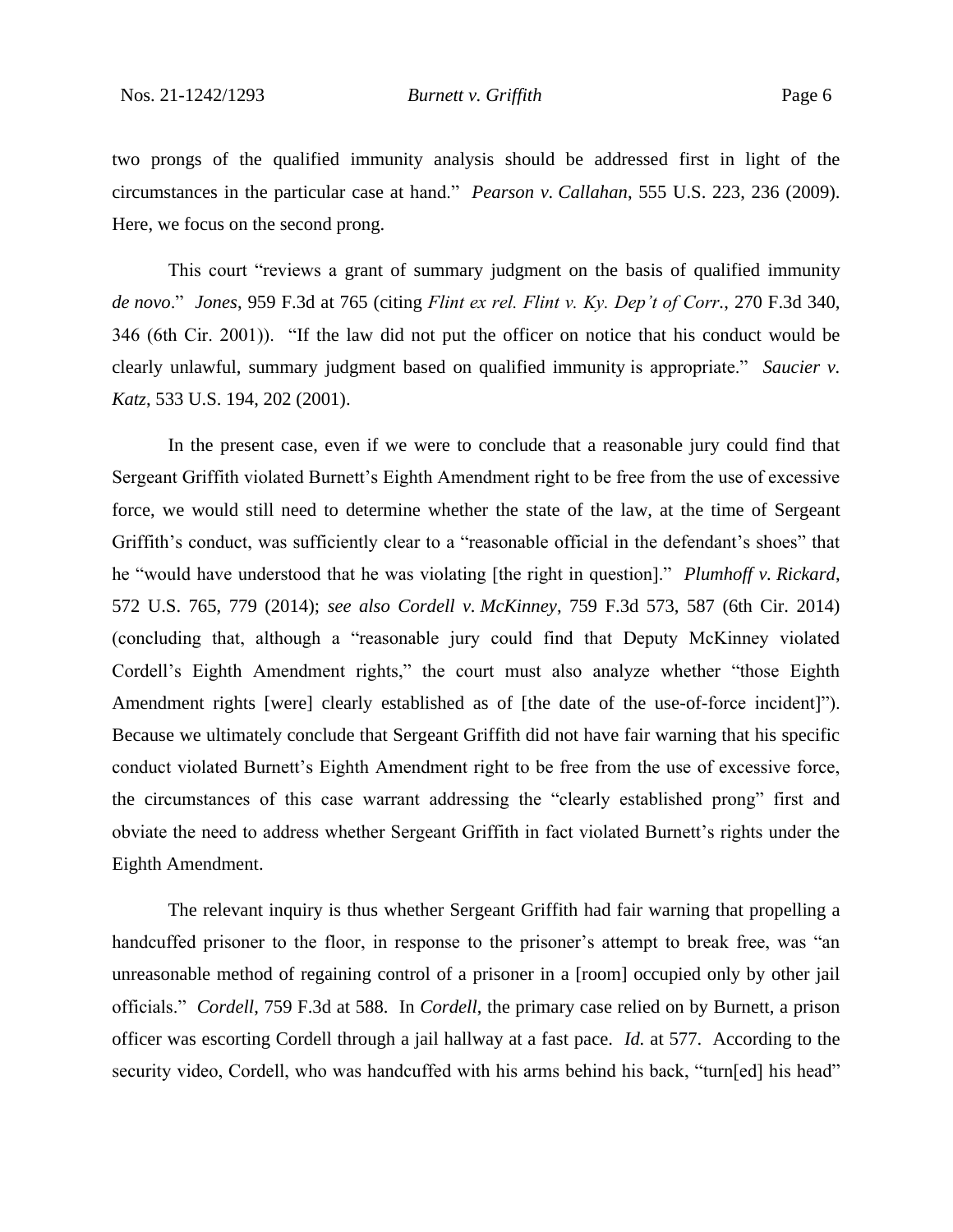in an effort to face the officer. *Id.* at 578. In response, the officer rammed Cordell headfirst into a concrete wall, causing severe injuries. *Id*.

There are indeed similarities between the facts of *Cordell* and those in the present case. Both Cordell and Burnett were handcuffed and in an area of the jail where only jail officials were present. But unlike in *Cordell*, Burnett created an immediate exigency by pulling away from Sergeant Griffith in an attempt to break free from Sergeant Griffith's grasp. The act of breaking away from an officer's control is a far greater show of resistance than the act of turning toward an officer. Although Burnett was restrained by handcuffs with his arms behind his back, the video plainly establishes that Burnett was resisting control, which was never the situation with Cordell. The fact that Cordell was always under control was a key consideration in this court's ultimate holding that a reasonable jury could find that the prison officer in that case used excessive force. *Id*. at 584–88.

Another material fact that distinguishes *Cordell* from the present case is that, in the moments leading up to the use-of-force incident in *Cordell*, the prison officer and Cordell had engaged in a heated verbal exchange that caused the officer to display his taser in a threatening manner. *Id*. at 576–77. Sergeant Griffith, in contrast, did not display any aggression toward Burnett prior to Burnett's attempt to break free. Moreover, Sergeant Griffith did not receive a formal reprimand for his use of force, as did the officer in *Cordell*. *Id*. at 584.

In sum, the contours of the fair-warning requirement that were satisfied in *Cordell* do not extend to the circumstances of Burnett's case. *Cordell* makes clear that the Eighth Amendment includes the right to be free from a jail official's use of excessive force against a compliant prisoner who is handcuffed and in an area of the jail where only other jail officials are present. Whether the prisoner is under control can thus be characterized as an important determinate of the right established by *Cordell*. *See id*. at 588.

The video evidence here shows that Burnett was resisting control at the time that Sergeant Griffith used force to restrain him. *Cordell* thus cannot fairly be extended to this case to conclude that Sergeant Griffith had fair warning that his use of force to take Burnett to the floor, in response to an exigency created by Burnett, was a violation of Burnett's rights under the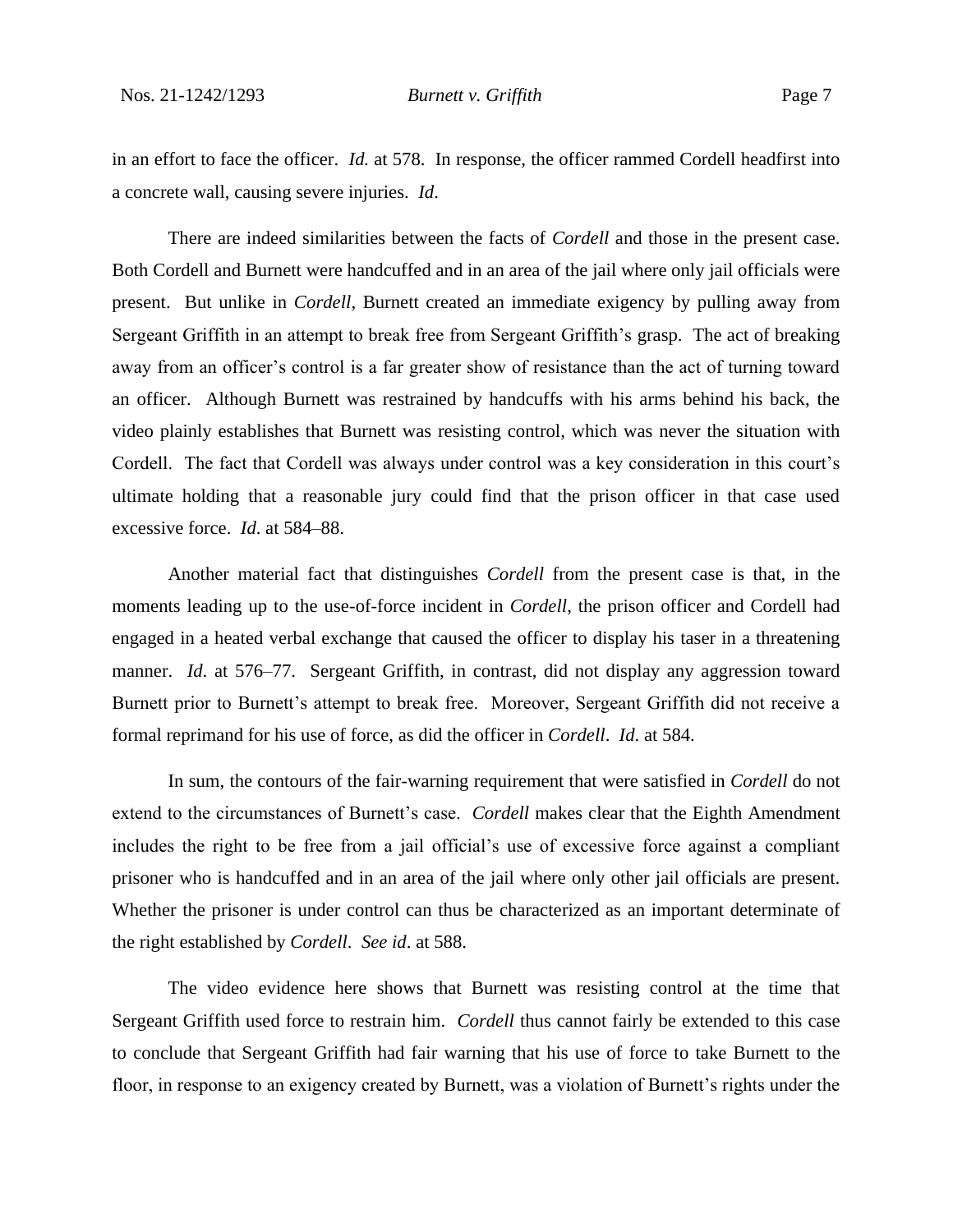Eighth Amendment. This is especially so because Sergeant Griffith had to take split-second action in response to Burnett's unexpected attempt to break free, and we must grant that splitsecond decision "wide-ranging deference." *See Combs v. Wilkinson*, 315 F.3d 548, 557 (6th Cir. 2002) (explaining that because prison officials "'must make their decisions in haste, under pressure, and frequently without the luxury of a second chance,' we must grant them 'wideranging deference in the adoption and execution of policies and practices that in their judgment are needed to preserve internal order and discipline and to maintain institutional security'" (quoting *Hudson v. McMillian*, 503 U.S. 1, 6 (1992))).

Moreover, the other cases relied on by Burnett fail to establish that Sergeant Griffith had fair warning that his actions were unconstitutional. Two of these cases are from the Fifth Circuit. One is *Bush v. Strain*, 513 F.3d 492 (5th Cir. 2008), where the court held that a police officer violated the plaintiff's clearly established right to be free from the use of excessive force when, during an arrest, the officer slammed the plaintiff's face into a vehicle even though she was handcuffed, subdued, and not resisting arrest or attempting to flee. *Id*. at 501–02. The other Fifth Circuit case is *Ramirez v. Martinez*, 716 F.3d 369 (5th Cir. 2013), which affirmed the denial of qualified immunity where the plaintiff "posed no threat to the officers and yet was tased twice, including once after he was handcuffed and subdued while lying face down on the ground." *Id*. at 379. Along with our general rule against using out-of-circuit caselaw in the "clearly established" inquiry, *see Ashford v. Raby*, 951 F.3d 798, 804 (6th Cir. 2020), neither of these cases is comparable to the circumstances in the case before us.

Burnett also relies on three Sixth Circuit cases to establish "that the act of a subject attempting to walk or pull away or refuse to comply is not sufficient resistance to justify[] slamming a subject into a hard object like a wall or a floor." But the cases cited by Burnett do not support his argument. The first cited case is *Bennett v. Krakowski*, 671 F.3d 553 (6th Cir. 2011), in which this court declined to exercise its jurisdiction over the defendants' appeal of a denial of summary judgment on qualified-immunity grounds because the defendants' "arguments . . . [were] based on contested facts that [were] pertinent to that determination." *Id*. at 559. Burnett next cites *Solomon v. Auburn Hills Police Department*, 389 F.3d 167 (6th Cir. 2004), which held that an officer used excessive force in attempting a leg-sweep maneuver on the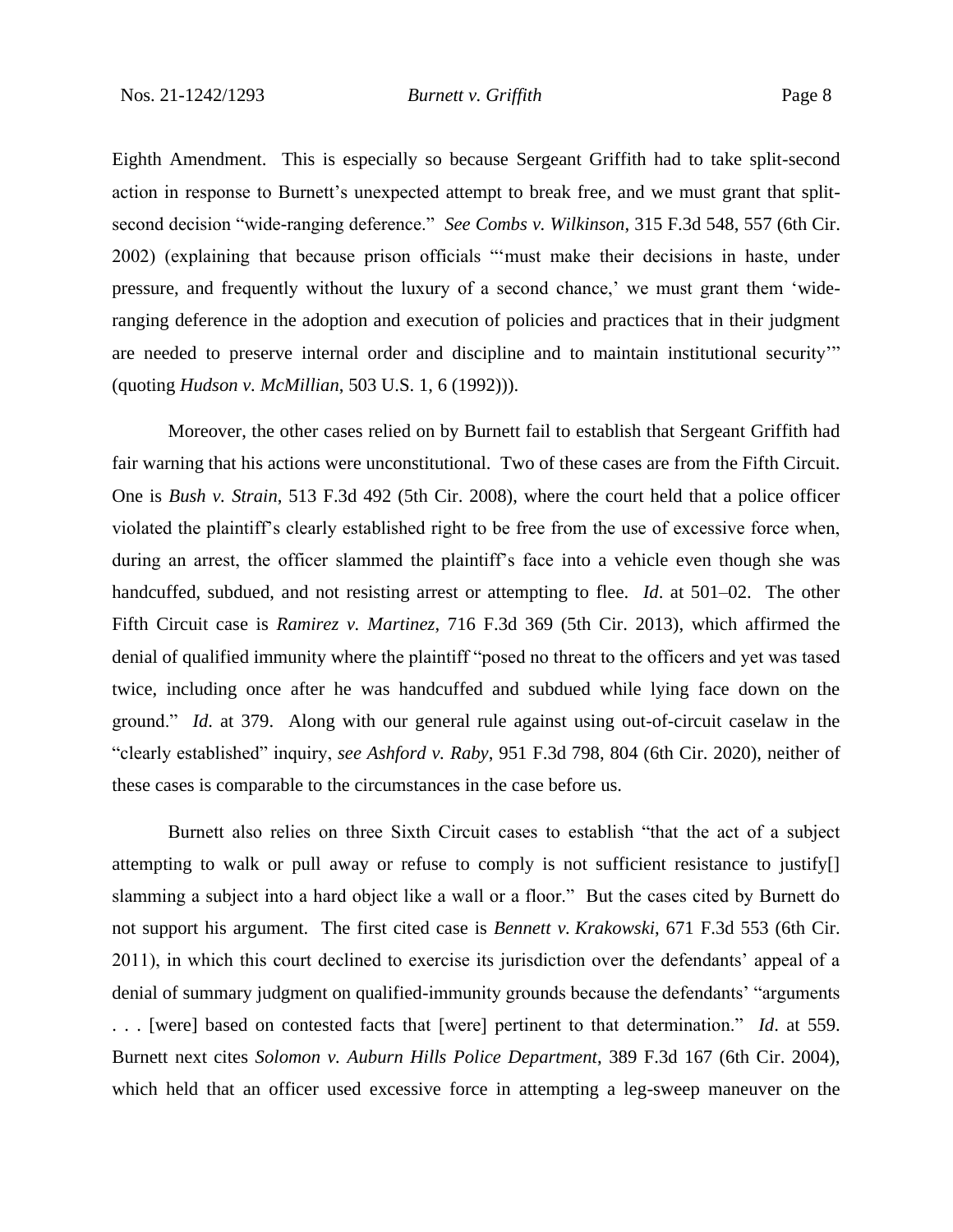plaintiff when the plaintiff was not resisting arrest and was walking toward the officers as instructed. *Id*. at 174–75. Finally, Burnett cites *Smith v. Stoneburner*, 716 F.3d 926 (6th Cir. 2013), where this court concluded that a dispute of material fact remained as to whether the plaintiff was resisting arrest, but noting that if the plaintiff did resist arrest, then "the officers' force may well have been reasonable." *Id*. at 934 (citing *Hagans v. Franklin Cnty. Sheriff's Office*, 695 F.3d 505, 509 (6th Cir. 2012)). There is no genuine dispute here that Burnett was resisting Sergeant Griffith's attempt to restrain him because the video footage captures Burnett's actions in doing so.

Sergeant Griffith in turn points to this court's decision in *Griffin v. Hardrick,* 604 F.3d 949 (6th Cir. 2010), to support his argument that his use of force was appropriate. *Griffin* is similar enough to the present case to support the conclusion that Sergeant Griffith did not have fair warning that his actions could be found to constitute excessive force. In *Griffin*, the plaintiff had been noncompliant with a jail-staff nurse and later resisted an officer's attempts to lead her back to a different area of the jail. *Id.* at 951–52. The court concluded that, in light of those circumstances, the officer had "plausible reason to believe that force was necessary to bring Griffin to the floor so that she could be handcuffed and taken back to her holding cell." *Id*. at 955.

As a final argument, Burnett contends that the Supreme Court's decisions in *McCoy v. Alamu*, 141 S. Ct. 1364 (2021) (vacating and remanding 950 F.3d 226 (5th Cir. 2020)), and *Taylor v. Riojas*, 141 S. Ct. 52 (2020) (per curiam), compel a ruling in his favor. We disagree. The Supreme Court's decisions in *Taylor* and, to a lesser extent, *McCoy* stand for the proposition that, when the conduct of a government official is so egregious that a constitutional violation is apparent, the Supreme Court does not require that a case be "directly on point" to satisfy the "clearly established" prong of the qualified-immunity analysis. *See Moderwell v. Cuyahoga County*, 997 F.3d 653, 660 (6th Cir. 2021) (discussing *Taylor* and explaining that qualified immunity can be denied without a prior case on point when "no reasonable correctional officer could have concluded that the challenged action was constitutional" (internal quotation marks omitted) (quoting *Taylor*, 141 S. Ct. at 53)).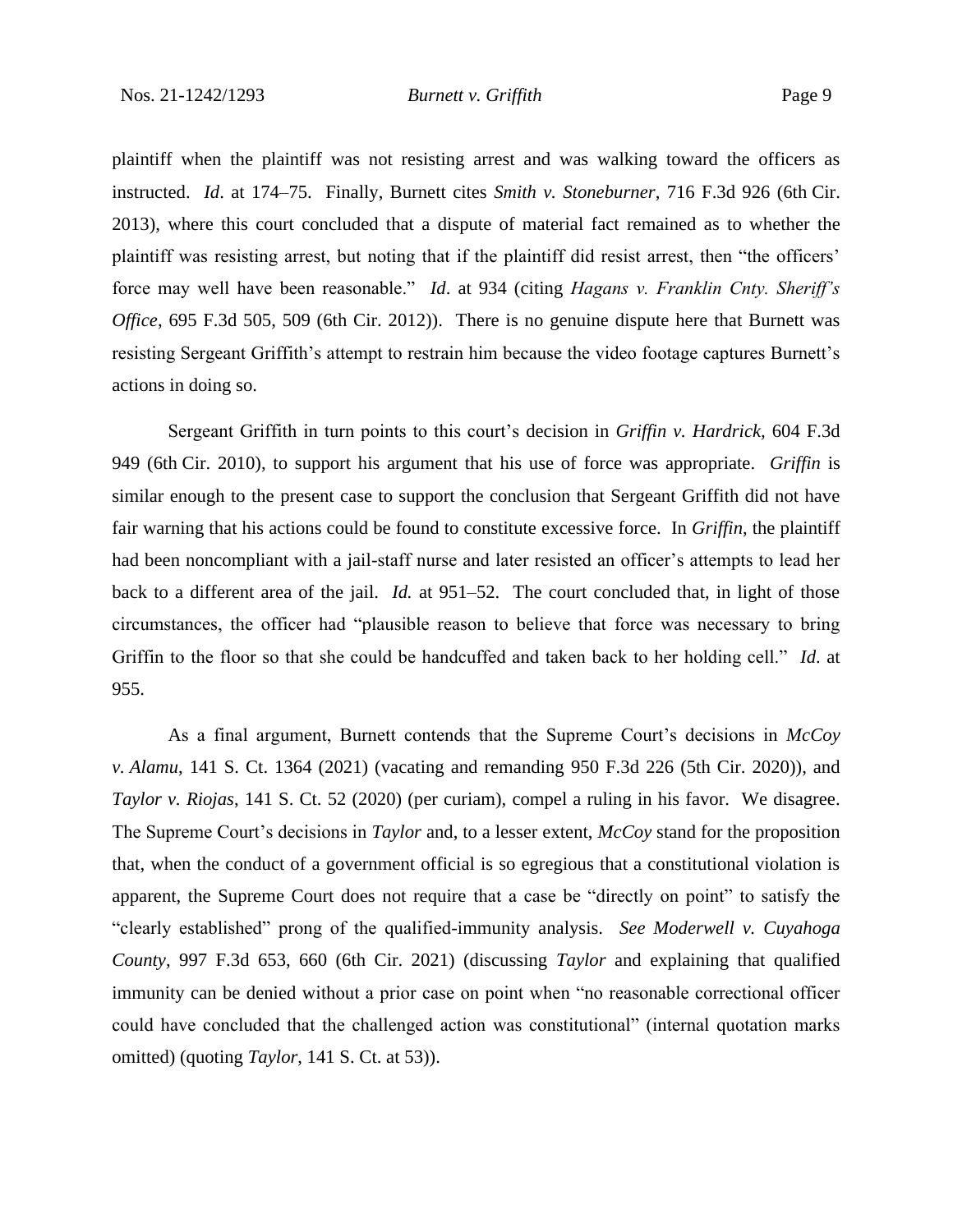In *Taylor*, the Supreme Court concluded that the Fifth Circuit erred in granting qualified immunity to prison officers that confined a prisoner in "shockingly unsanitary cells." *Taylor*, 141 S. Ct. at 53 (explaining that one cell was covered with feces "nearly floor to ceiling" and a second cell was "frigidly cold" and "equipped with only a clogged drain in the floor to dispose of bodily wastes"). The Court rejected the Fifth Circuit's reasoning that the officers "responsible for Taylor's confinement did not have fair warning that their specific acts were unconstitutional." *Id*. (internal quotation marks omitted) (quoting *Taylor v. Stevens*, 946 F.3d 211, 222 (5th Cir. 2019), *vacated sub nom. Taylor v. Riojas*, 141 S. Ct. 52 (2020)). Instead, the Court concluded that, when "[c]onfronted with the particularly egregious facts of this case, any reasonable officer should have realized that Taylor's conditions of confinement" were constitutionally impermissible. *Id*. at 54.

And in *McCoy*, a prison officer, without any justification, pepper-sprayed a prisoner who was locked in his cell. 950 F.3d 226, 229 (5th Cir. 2020), *vacated*, 141 S. Ct. 1364 (2021). The Fifth Circuit granted qualified immunity to the officer, reasoning that the law was not clearly established because it was not "beyond debate" that the officer broke the law by using pepper spray. *Id.* at 233 (explaining that it was not beyond debate that using pepper spray, despite no provocation, was an excessive use of force). In light of its decision in *Taylor*, the Supreme Court remanded the case to the Fifth Circuit for further consideration. *McCoy*, 141 S. Ct. at 1364.

Sergeant Griffith's actions were not so egregious as to obviate the requirement of identifying precedent that places "the statutory or constitutional question beyond debate" such that Sergeant Griffith was placed on fair warning that his conduct was unconstitutional. *Gordon v. Bierenga*, 20 F.4th 1077, 1082 (6th Cir. 2021) (quoting *Rivas-Villegas v. Cortesluna*, 142 S. Ct. 4, 8 (2021)). And in further contrast to *Taylor* and *McCoy*, the video evidence in this case establishes that Sergeant Griffith's use of force was motivated by an exigency created by Burnett's actions. *Cf*. *Taylor*, 141 S. Ct. at 54 (noting that "[t]he Fifth Circuit identified no evidence that the conditions of Taylor's confinement were compelled by necessity or exigency").

Based on the foregoing, we conclude that the state of the law at the time that Sergeant Griffith acted did not provide him with fair warning that his actions would violate Burnett's Eighth Amendment right to be free from the use of excessive force. The district court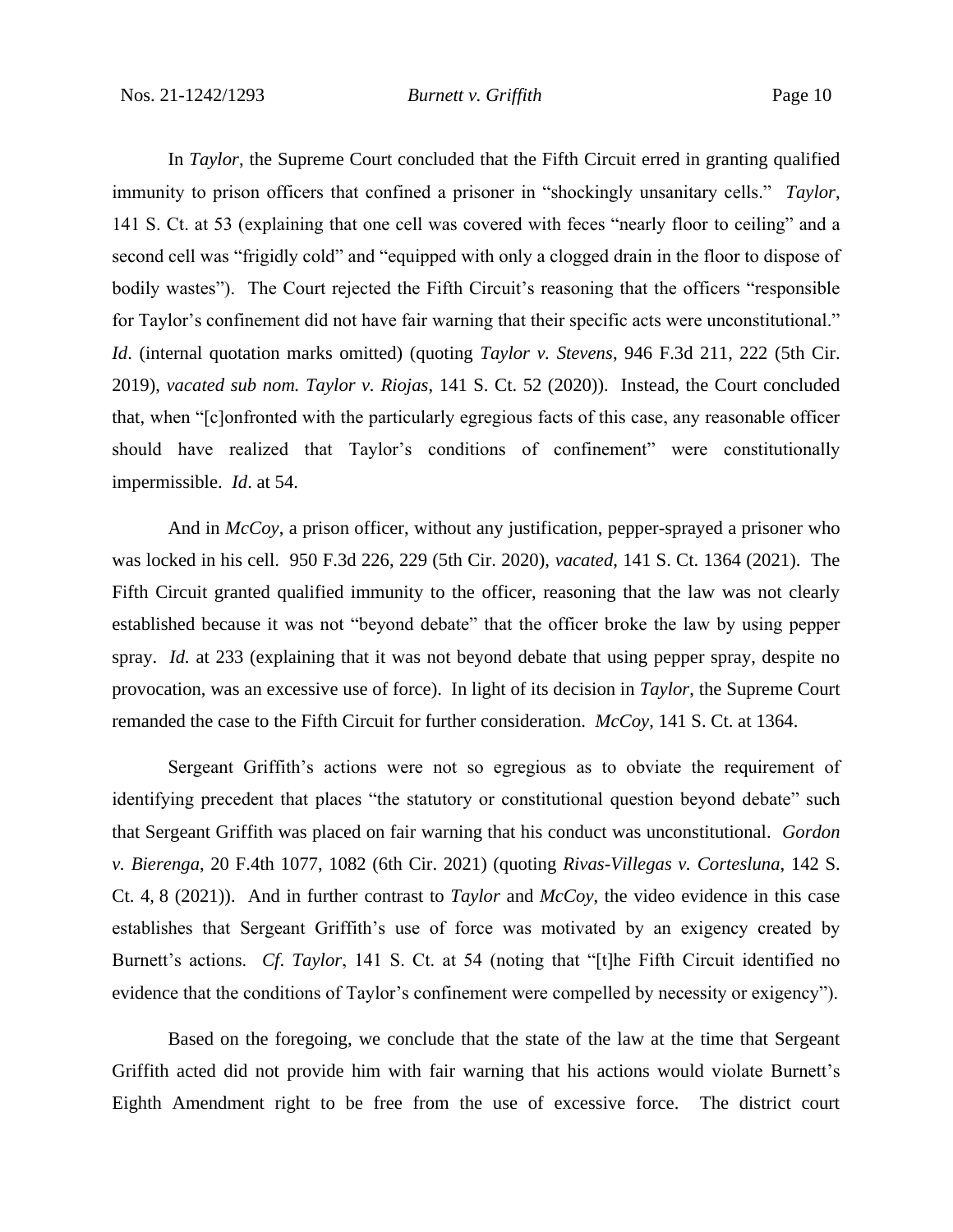accordingly did not err in granting summary judgment in favor of Sergeant Griffith on qualifiedimmunity grounds.

#### **B. Sergeant Griffith's cross-appeal**

We now turn to Sergeant Griffith's cross-appeal, which challenges the district court's two orders rejecting the magistrate judge's R&Rs and seeks to have Burnett's state-law claim dismissed on the merits. "The duty of this court . . . is to decide actual controversies by a judgment which can be carried into effect, and not give opinions upon moot questions or abstract propositions[.]" *Wheeler v. City of Lansing*, 660 F.3d 931, 940 (6th Cir. 2011) (first alteration in original) (quoting *Mills v. Green*, 159 U.S. 651, 653 (1895)). Sergeant Griffith argues that the district court erred when it held that a genuine dispute of material fact exists as to whether he used excessive force in restraining Burnett. But Sergeant Griffith has ultimately prevailed on his summary judgment motion under the "clearly established" prong of the qualified-immunity analysis, which makes the constitutional-violation issue presented by his cross-appeal moot. *See id.* at 939–40 (dismissing as moot the defendant's cross-appeal challenging the district court's determination that a constitutional violation had occurred where the defendant was granted qualified immunity under the "clearly established" prong). And Sergeant Griffith's cross-appeal regarding Burnett's state-law claim is moot because the district court declined supplemental jurisdiction over that claim.

## **C. Burnett's state-law assault-and-battery claim**

This leaves Burnett's remaining claim against Sergeant Griffith, which arises under state law. We review a district court's decision to decline to exercise supplemental jurisdiction over a plaintiff's state-law claims under the abuse-of-discretion standard. *See Gamel v. City of Cincinnati*, 625 F.3d 949, 951 (6th Cir. 2010). "[A] federal court that has dismissed a plaintiff's federal-law claims should not ordinarily reach the plaintiff's state-law claims." *Rouster v. County of Saginaw*, 749 F.3d 437, 454 (6th Cir. 2014) (quoting *Moon v. Harrison Piping Supply*, 465 F.3d 719, 728 (6th Cir. 2006)). Because the district court dismissed Burnett's federal-law claim at the summary judgment stage, we conclude that the court did not abuse its discretion in declining to exercise jurisdiction over Burnett's remaining state-law claim for assault and battery. *See Wee*